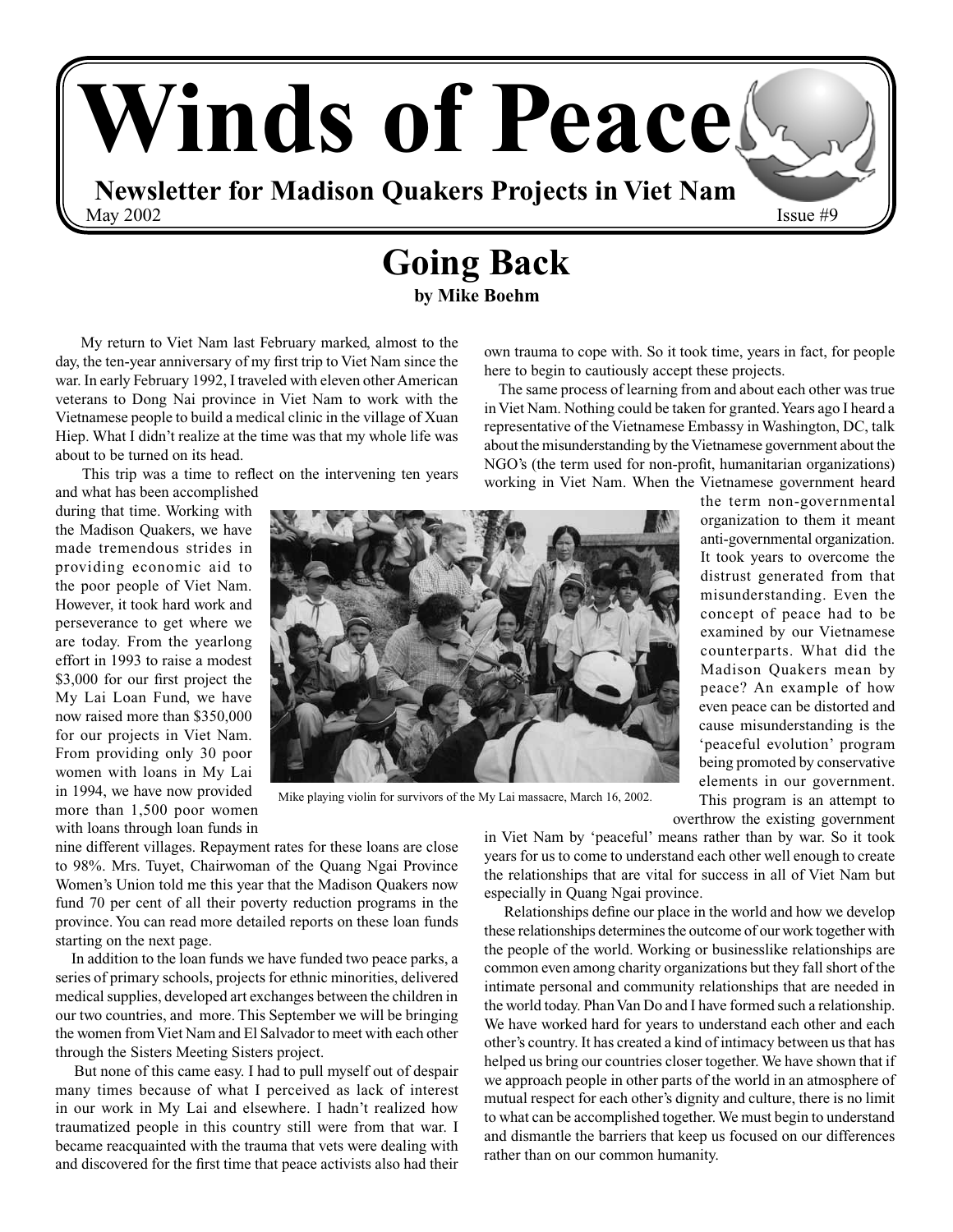### **Progress Report for Loan Funds Established by Madison Quakers: 1994-2002**

**by Mike Boehm**

**Since the first loan fund in My Lai, more than 1500 women have received loans. Funding from the Madison Quakers for these loans constitutes 70% of all the poverty reduction programs by the Quang Ngai Province Women's Union. Repayment rates for loans is nearly 98% in all villages. These loan fund reports cover each village that receives loans in Quang Ngai Province and in Bac Giang Province. Most contain a story, either of individual women or of the fund itself to illustrate different aspects of these funds.**

**Quang Ngai Province**

### **My Lai Loan Fund**

•Established in January 1994, the My Lai Loan Fund is in its 5th funding cycle. 772 women have received loans. •Investment to date is \$21,250.

### **Profile: Tran Thi Thao**

 Mrs. Thao is 54 years old and married with three sons. She received her first loan four years ago and started businesses raising cows and pigs. She also planted a large garden in which she grows many vegetables for the market.

 At the time she received her first loan, she was living in a mudwalled, thatched-roof house. At first she refused to accept a loan because she had never borrowed money before, and she was afraid she would not be able to pay the loan back and so lose her house. The Province Women's Union visited her and persuaded her to take the loan. Through the various training sessions implemented by the Women's Union, Mrs. Thao received training in husbandry and retailing. She has now succeeded to such an extent that she has built a new house and operates a number of thriving businesses.

These loans average only \$100, but in cases of talented businesswomen like Mrs. Thao, the loans act as a catalyst. Upon seeing her success, friends, family, and neighbors were much more willing to lend money to her, so that in only four years Mrs. Thao has been able to become completely self-sufficient and prosperous.



Mrs. Thao in her garden where she grows cassava, eggplant, squash, peppers, and other vegetables for the market.





Mrs. Thao with root vegetables from her garden. This vegetable will be made into a flour for cooking



Mrs. Tran Thi Thao in front of her new house.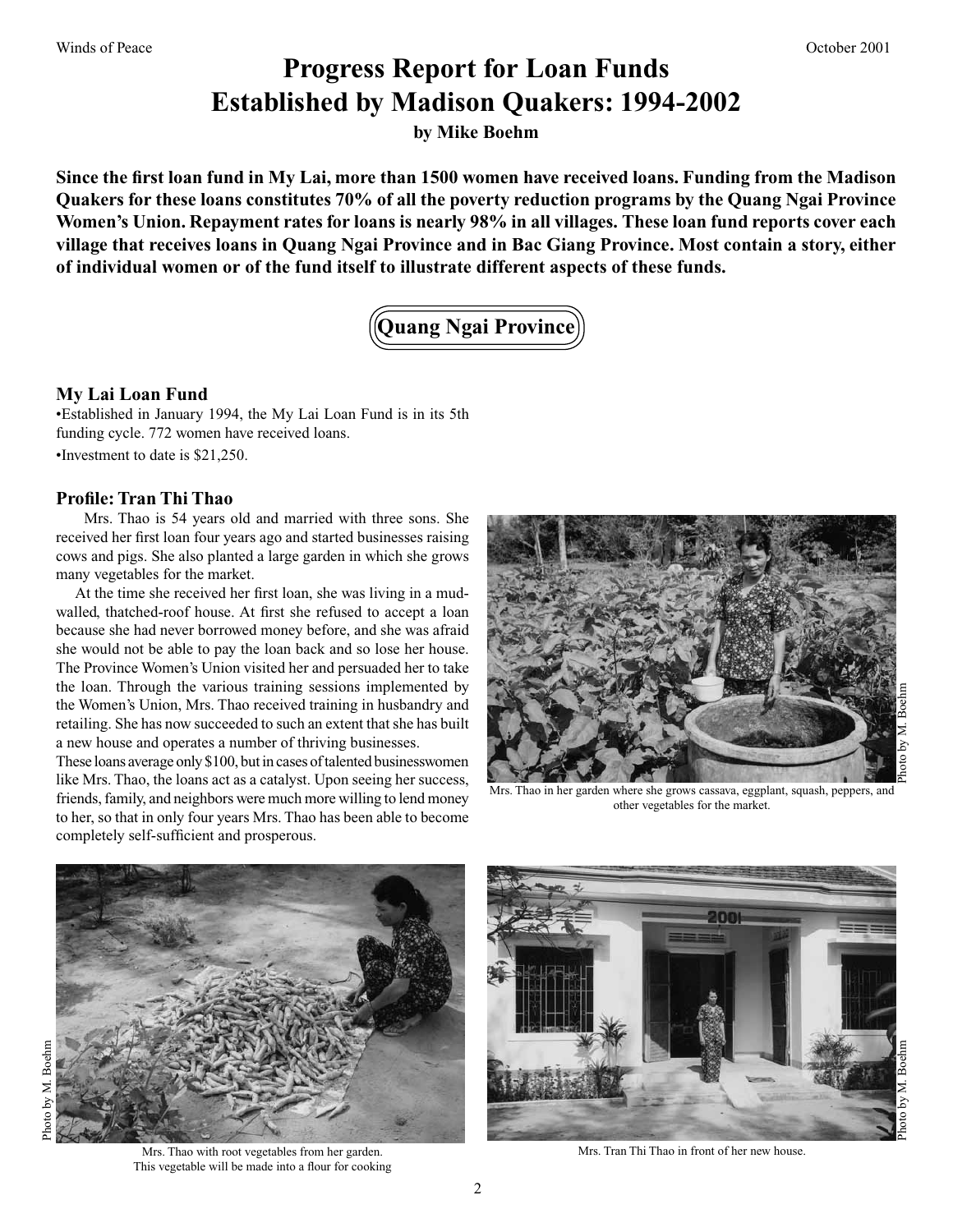

Mrs. Nguyen Thi Khoa with her father and one of her sons.

### **Pho Khanh Loan Fund**

•Established in September 1997. This fund is in its 3rd cycle. 275 women have received loans. •Investment to date is \$10,000.

### **Profile: Nguyen Thi Khoa**

Mrs. Khoa is 49 years old with two children. The changes in her life come not only from the loan she received, but also from the compassion of her neighbors. Her husband died years ago, leaving her alone with no economic resources to raise their three children. Last year her oldest son drowned in a pond while tending buffalos for a neighbor. Last October she received her first loan and with this loan she purchased a cow and some building materials. Her neighbors rallied to help her first by building a brick house for her and then by furnishing it with their own tables, chairs and beds. They also gave clothing to her and her children. Although she is still in poor health, her neighbors are looking after her and will help when she needs it.

### **Nghia An Loan Fund**

•Established in May 1998. This fund is in its 2nd cycle. 80 women have received loans. •Investment to date is \$7,000.

### **Profile: Pham Thi Liu**

 Mrs. Liu is 44 years old and is married with four children. She and her husband for many years have been caring for the younger brother of her husband, who is mentally retarded. Her oldest son has been sick most of his life and lives with his parents but is unable to work.

 Mrs. Liu borrowed money through this fund in January of this year and used her loan to buy a fishnet and a boat. These two items have greatly improved the family's economic situation and for the first time in her life she is self-employed. Before receiving her loan, she worked for other people doing manual labor, such as rowing their boats, cleaning houses, etc.



From left to right: Mrs. Pham Thi Liu, her oldest son, and her husband's younger brother.



Photo by Phan Van DoPhoto by Phan Van Do

Mrs. Lich helping the women with their loan contracts.

### **Binh Minh Loan Fund**

•Established in January 1999. This fund is in its 2nd cycle. 124 women have received loans. •Investment to date is \$10,500.

### **Profile: Mrs. Nguyen Thi Lich**

 Mrs. Lich is Chairwoman of the Binh Minh Women's Union. Although in her mid-sixties, she and her staff travel by bicycle to visit all the women receiving loans at least twice a month. This is very hard work for a woman her age (these villages sometime spread out over many square miles). So this year the Madison Quakers bought a Honda Wave motorcycle for her. Mrs. Lich's organization and enthusiasm is an inspiration for everyone who meets her.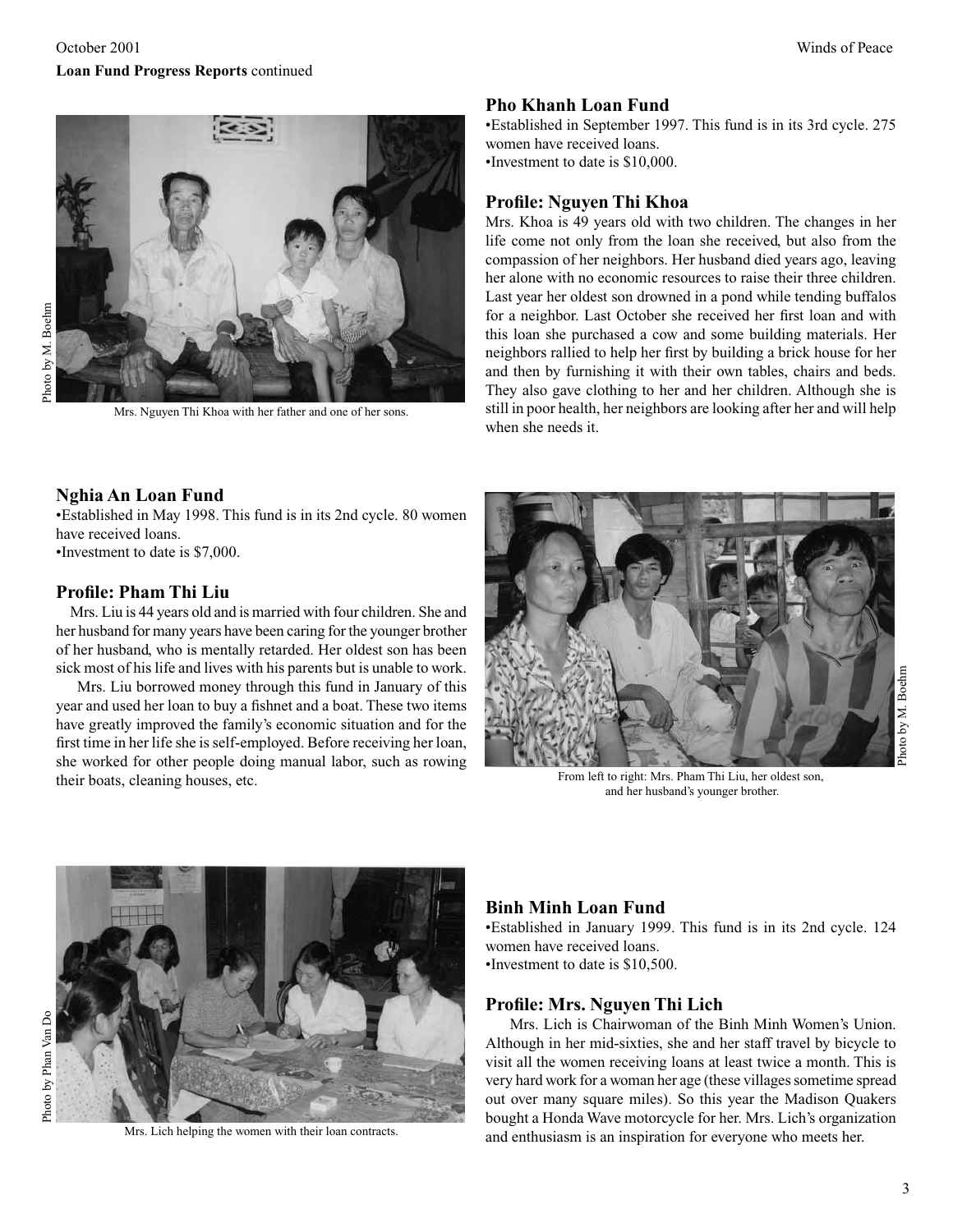### **Truong Khanh Loan Fund**

•Established in March 2000. This fund has just started its 2nd cycle. 84 women have received loans. •Investment to date is \$8,000.

### **Special Profile: Healing the Spirit–Mrs. Pham Thi Huong**

 In previous issues of Winds of Peace we have talked about Mrs. Pham Thi Huong, who survived the massacre in Truong Khanh village 32 years ago. When the Madison Quakers established a loan fund in Truong Khanh a little more than two years ago, Do and I met Mrs. Huong who said, before breaking down completely, that she could not forget the smell of the decomposing bodies of her two children who were killed in that massacre. As she told us this she looked dead inside, unsmiling, lifeless, old.

 This year Do and I returned to Truong Khanh to monitor progress of the loan fund and to visit some of the women who received loans. This included another visit with Mrs. Huong. When we met her she was smiling, energized and much younger looking. We weren't sure at first if she was the same woman we had met two years ago. But when Do asked the neighbors what had happened to her to create such a profound change, they said the change was due to the loan she received. As the crushing burden of poverty was lifted, her spirit began to heal, and she was re-infused with energy and life. We talked about her new business of raising cows, and also about the massacre. She was able to talk at length about the massacre and the death of her children with calmness and dignity.

 If someone had told me a story like this I would not have believed it. But there she was––standing right there before me—living, vibrant proof that these loans are not only improving economic conditions of women and their families. They are restoring life and spiritual health as well.







Mrs. Huong today, healthier and happier.



Making reed brooms, one of the businesses started by women in Pho Thuan.

### **Pho Thuan Loan Fund**

•Established in April 2001. This fund is still in its 1st cycle. 31 women have received loans. •Investment to date is \$8,000.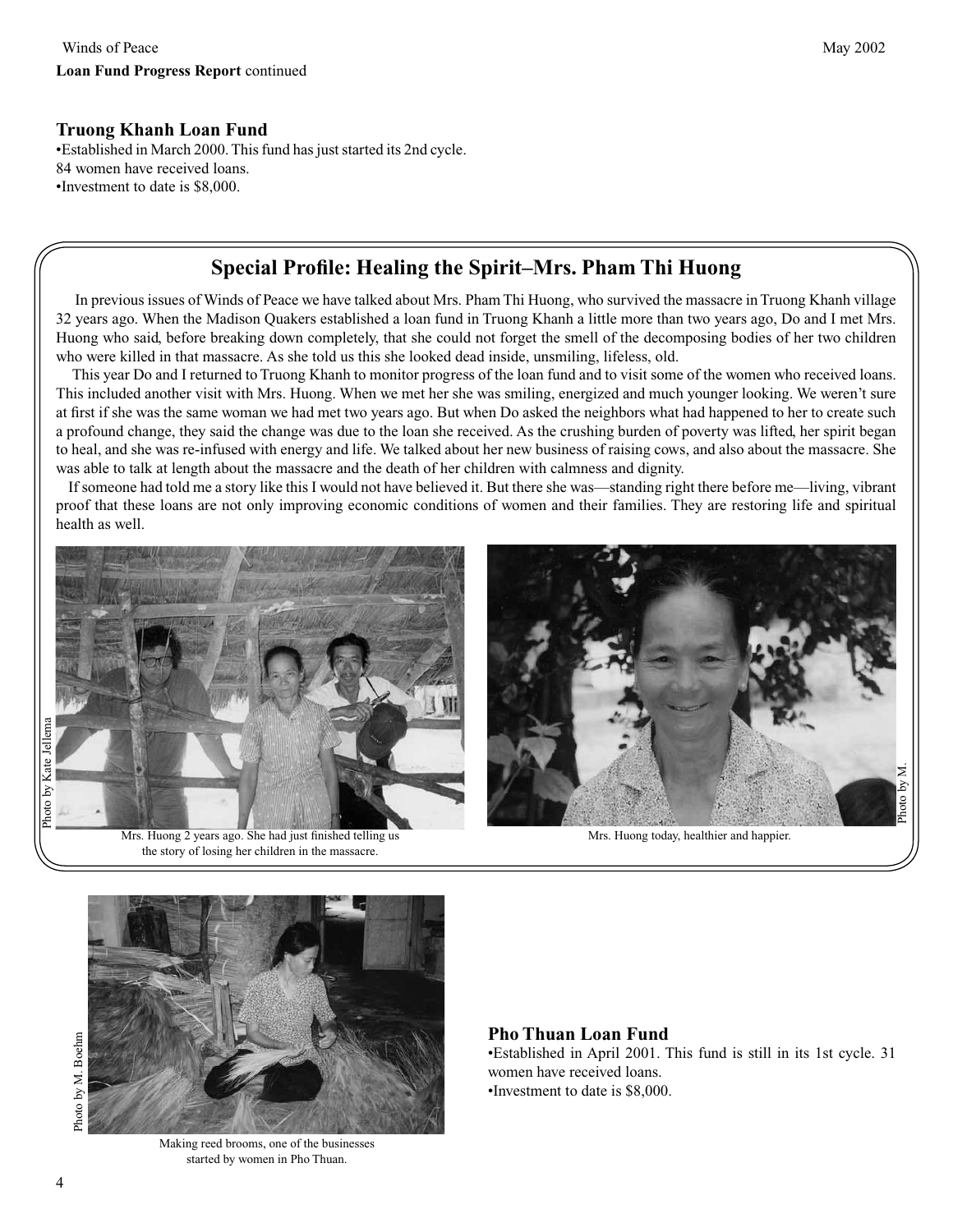

Photo by M. Boehm Photo by M. Boehm

Vast expanse of shrimp ponds in Tinh Hoa village.

### **Tinh Hoa Loan Fund**

•Established in April 2001. This fund is still in its 1st cycle. 42 women have received loans. •Investment to date is \$8,000

 About a third of the loans given out through the Tinh Hoa loan fund were for raising shrimp. Shrimp raising is very lucrative, but the shrimp are vulnerable to disease. Last year shrimp throughout Viet Nam were devastated by disease, and only about 10% of the shrimp crop survived. This was a blow to the women who had used their loans to raise shrimp. The central government has been working hard to combat the disease and to give training courses to shrimp farmers so they can prevent futher losses. Although diversification of business investments is one answer to this problem, the province Women's Union will continue to allow loans for shrimp farms in the future. They say that shrimp farms are so profitable that three out of four crops can be lost, and the women will still make a profit.

### **Nghia Phu Loan Fund**

•Established in April 2002. The 1st funding cycle has just begun. 40 women have received loans. •Investment to date is \$8,000.

**Bac Giang Province**

### **Viet Lap Loan Fund**

•Established in March 1999. The first funding cycle has just begun. This fund has given loans to 70 women. •Investment to date is \$8,000.

 This fund has had an interesting history. The original location for this fund was Song Mai village, site of the Vietnamese-American Peace Park. Because of support the village was receiving from other foreign NGOs, the Bac Giang province People's Committee decided that Da Mai village, located between Song Mai village and Bac Giang city, should be recipient of the loan fund because of the role played by the villagers during the American war. When we visited Da Mai village, we were dismayed at the relative wealth of the women who were receiving loans. Certainly they were poor by American standards, but not when compared to villages in the more rural areas in Viet Nam. Through careful questioning, we found that the Bac Giang Women's Union were also dissatisfied by this choice of villages and preferred a different site for this fund. Last year the village of Viet Lap was chosen to the satisfaction of everyone. Viet Lap has a high percentage of extremely poor women who are now the beneficiaries of this new fund.



Mrs. Nguyen Thi Binh, with her mother and son. Note mud walls and lack of windows.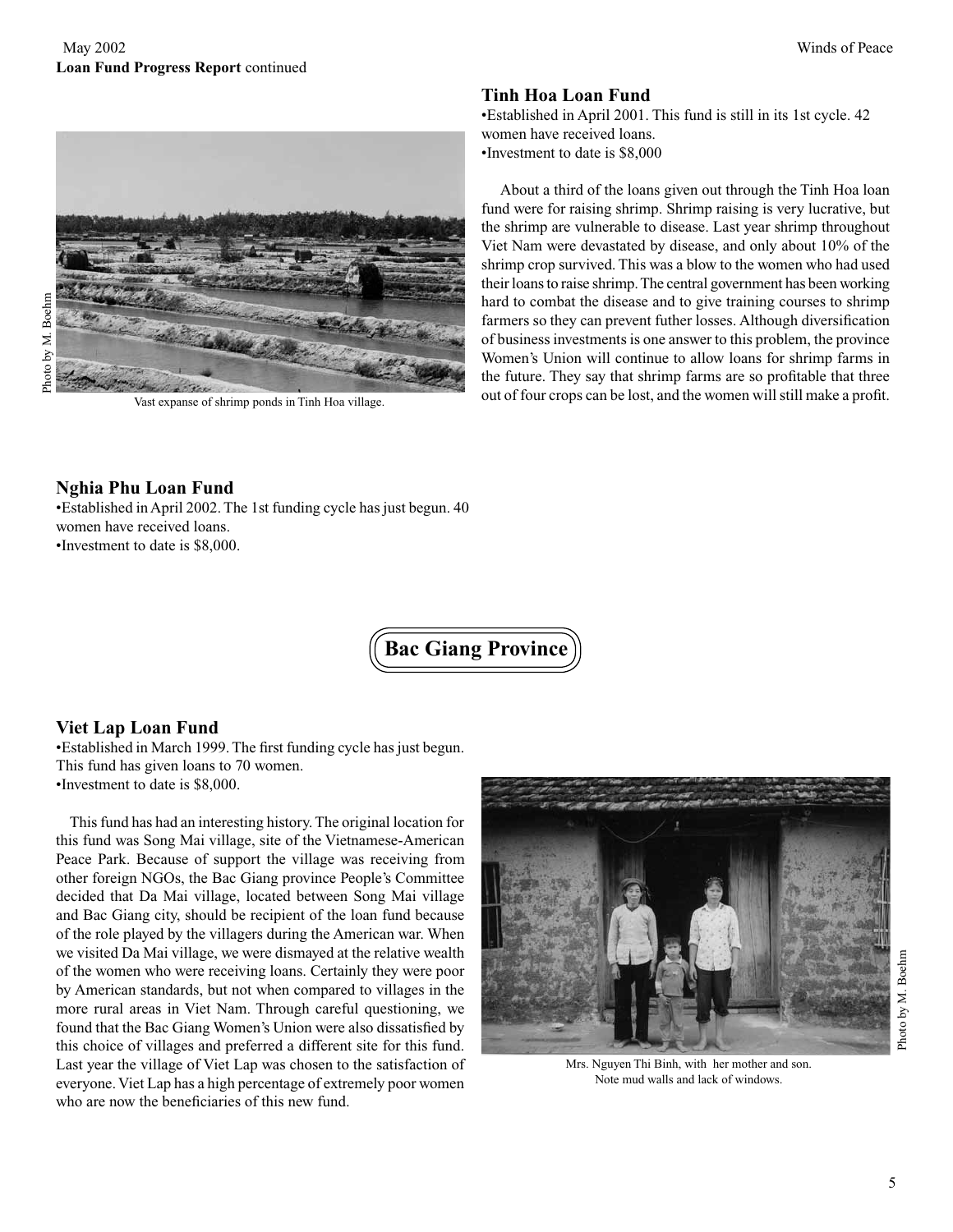### Winds of Peace May 2002 **Other Funding for the Women's Union**



Mrs. Hong, Vice Chair of the Provincial Women's Union, with motorcycle provided for Quang Ngai Province Women's Union.



Women from My Lai receiving training in husbandry and bookkeeping.

### **Schedule for Training Programs in My Lai, 2002**

- 8/4/02 Raising reproductive cows and beeves
- 9/4/02 Raising reproductive pigs and porkers
- 10/4/02 Breeding shrimp on sand and in the lake
- 11/4/02 Savings-credit programme
- 12/4/02 Project management and books noting



Fleet of bicycles purchased for the Women's Union of My Lai.



Miss Xuong from Provincial Women's Union with fax machine.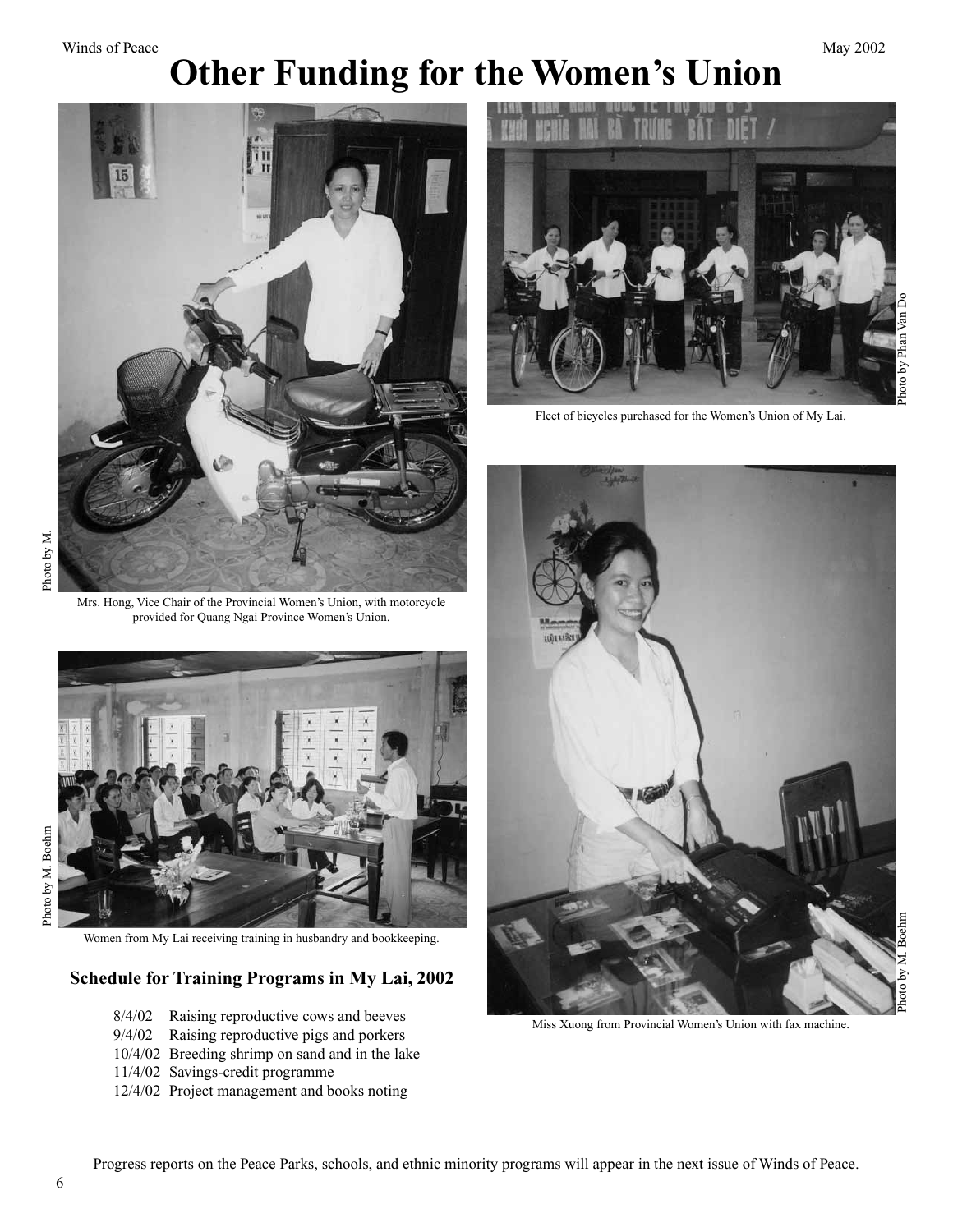### **Vo Thi Lien: A spirit watches over the My Lai Peace Park**

**By Mike Boehm**



Vo Thi Lien, at age 13,with international press.

 Vo Thi Lien was 12 years old when she survived the massacre at My Lai in 1968. She became a representative of the villagers there by becoming part of a delegation that traveled around the world giving testimony of the massacre. Years later her husband designed the large set of sculpted statues at the My Lai Memorial.

 Five years ago Vo Thi Lien died as result of childbirth. Although she was in her forties, she became pregnant again in an attempt to have a boy (she and her husband had only girls up to then). She was buried at what was to become the site of the My Lai Peace Park. In 1997 I asked the Son Tinh People's Committee if her grave could remain there as a guardian spirit for the park. They agreed and years later when construction of the park began, her immediate and extended family came to visit the Son Tinh People's Committee and also asked that her grave remain there.

 Last year construction of the My Lai Peace Park had progressed to the point where a well needed to be dug to provide water for the newly planted trees and for the fish ponds. It soon became evident that this simple task was turning into an impossibility. Four attempts were made by different local well digging companies last year, and all failed to find water. This year the well diggers worked for three days digging in various spots to find water and again were unsuccessful.



Photo by M. BoehmPhoto by M. Boehm

Two well diggers showing their frustration at yet another failure to find water.

 At this point Mr. Phan Van Do, the Madison Quakers project coordinator in Viet Nam (and cousin to Vo Thi Lien), stepped in and reminded the well diggers of an ancient Vietnamese proverb that said, "Each river and each mountain and each land has its owner." Do pointed to the tomb of Mrs. Lien and asked the crew if they had burned incense sticks to her. They said there were no more incense sticks at the park. Do scolded them saying that "If you have a heart for her soul, if you have honesty for her soul, why don't you buy incense with your own money?" Admonished, the well diggers went out to buy incense. When they returned, Do had made a mark in the sand and told them to dig there when they were done offering incense to Mrs. Lien. Do left as the workers knelt before Mrs. Lien's tomb and began praying to her. Late that afternoon, digging where Do had told them to, the well diggers struck water. This well has maintained a strong flow of water ever since.



Photo by M. Boehm Photo by M. Boehm

 Mr. Quan makes his living taking photographs of Vietnamese visitors to My Khe beach. In March of this year he approached our group while we were at the beach and asked who we were. Do told him that we were funding the My Lai Peace Park.

 Quan then told us that he had been on one of the well digging teams last year that had failed to find water. He said he was telling us this not because he wanted to get paid, but to let us know how inspired he was by the My Lai Peace Park and how ashamed he was that he failed. He quit working for the well digging company after that and began to take photographs as a way to earn a living.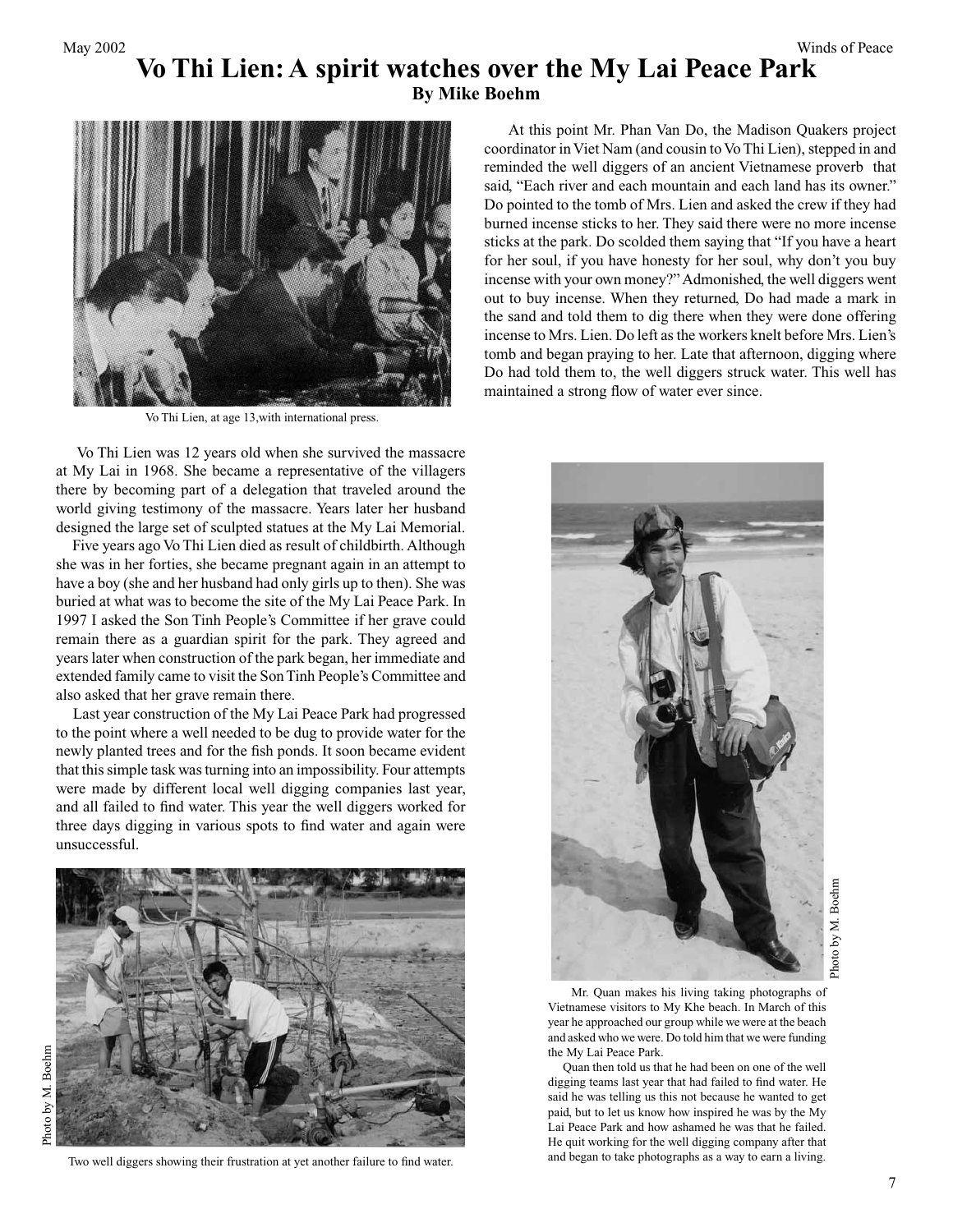### **She Shimmered in Time An excerpt from Voices from Vietnam By Charlene Edwards**

"She shimmered in time."

Lana's poetic words describe her adopted Vietnamese daughter, Heather, whose short life ended 24 years ago. "I'm sorry we couldn't save her, but I'm so very glad we had the opportunity to love her."

 In 1973, after five years of marriage, Lana and Byron faced up to the realization that they had little hope of having children of their own. So they chose adoption. "We soon found out how futile an American adoption would be and instead we decided to look outside this country." They got in touch with Friends of Children of Vietnam anemia, scabies, salmonella, and a cough–before reaching New York on April 23. "Heather only stayed home with us until April 29, when we had no choice but to take her to the hospital. We stayed there with her day and night. I remember sitting at her bedside watching the television report that the North Vietnamese were taking over Saigon." As the South lost ground, so too did Heather. "I remember thinking, God didn't bring her all this way here, so many thousands of miles, to have her die on us. But she did." Heather struggled to hold on, but she was too ill. "Our tiny miracle baby, Heather

and began a long, tedious adoption process. "Page after page after page of application papers, hours of home study, and interminable interviews– we thought it would never end. We were even fingerprinted. Almost an entire year after we began the process, we finally received our approval. Then we had to wait. Wait for our baby."

 It was early 1975 and the tension in Saigon was rising. The Viet Cong were closing in on the city. President Ford



Constance, smiled at us twice before she died on May 17."

 "The trauma of her death was such a shock that it followed us forever. We were never the same again." Heather's funeral was on May 20. "That night, in one of the darkest moments of our lives, the phone rang. It was Friends of Children of Vietnam. They had three more babies to place. They wanted us to take one. Our minds raced. We had just buried our daughter–we couldn't go

announced that Operation Babylift would be set in motion using American military transport aircraft. Other countries around the world joined in the effort, and on April 3, 1975, the evacuation of Vietnamese and Amerasian orphans began. On the second day of the airlift, a C5-A cargo jet carrying 228 orphans crashed into a rice paddy 20 minutes into its flight from Tan Son Nhut Air Base. Forty-nine adults and 78 orphans died.

 Lana, Byron, and an entire community of potential adoptee parents on Long Island were devastated. No one knew whose children were on the plane, and fear showed on their weary faces as they waited to hear the names of those who perished. "Without question, it was one of the worst days of my life." Lana, still visibly upset, tells the story of that day as she strokes Heather's face in one of the few photographs she has of her child. "Thank God, Heather wasn't on that downed plane."

8 From April 3 to April 19, 1975, Operation Babylift flew more than 3,000 children to new homes in America, Europe, Canada, and Australia. Heather was one of these children. She left Vietnam on April 11 and was twice hospitalized–for pneumonia, malnutrition,

through it again. We needed time for silence and tears. I said I'd call them back the next day."

 Evacuated when she was three months old, Jennifer was the very last baby placed from Operation Babylift. "She came home on June 5,1975, and was ours the minute we saw her, shaved head and all. There was no sleeping her first nights home. We hovered over her day and night, constantly checking to make sure she was alive." Jennifer flourished and grew, bright and confident. Piano, flute, soccer, gymnastics, and dance lessons filled her childhood. "Jenny is so gifted and talented. And very much her own person. Her first sentence was, 'I do it'!"

 Jennifer earned many achievements. She won a good citizenship award, was named sportswoman of the year, and graduated an honor student from high school. She graduated from Drew University cum laude with a bachelor's in psychology and from Columbia University with a master's in social work. She now works as a social worker with underprivileged, low-income families. Jennifer's interest in her heritage has grown stronger as she matured. She would like to visit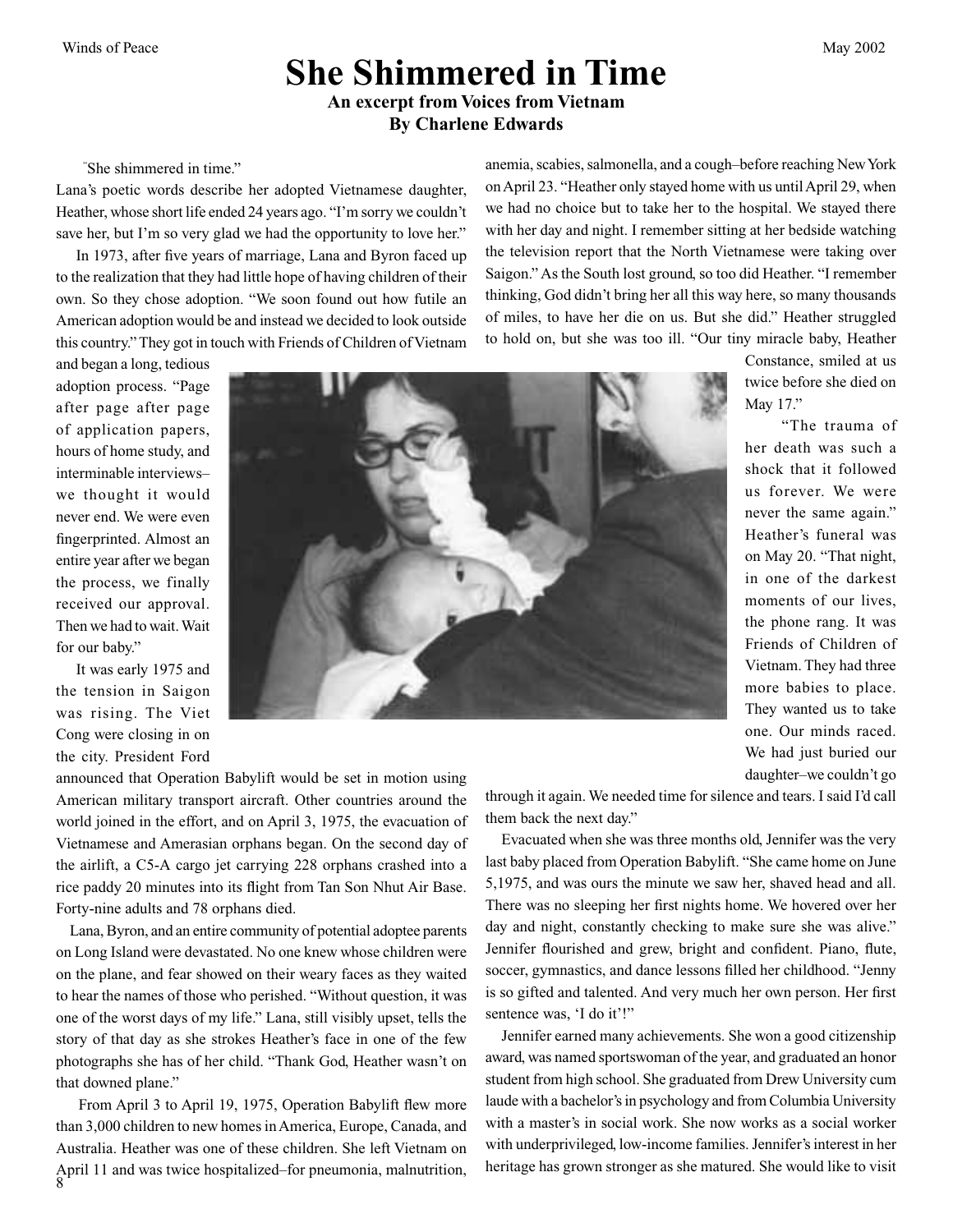### Vietnam someday soon.

 Lana and Byron did not want Jennifer to grow up as an only child, so on December 11, 1979, Jason, an abandoned child from an orphanage in Seoul, South Korea, became her new brother. He graduated from Hofstra University and is presently working as a social studies teacher. "We are so proud of both our children. Our lives have been transformed by them. We are truly blessed."

 Even so, each and every spring, when the earth stirs, Lana remembers her lost child. "I loved her so much–she was my baby. She was a gift to us all. Not a day goes by that I don't think of her and talk to her. I am so thankful that she died being loved. It seems as if I wake early every morning from April 23 to May 17 and ponder what I will do in Heather's memory. It's as if I'm on a mission, and for those 25 days that mark the anniversary of Heather's life with us, I donate money and try to help increase awareness of the tragedy of her death."

 Heather is buried far from Vietnam, near a bench, a lovely dogwood tree, and a globe of the world. Lying in the earth next to her is a young corporal. She died in his country. He died in hers.



Lana, Byron, and their adopted children, Jennifer and Jason, visit Heather's gravesite. Lana, still visibly sad over their loss says,"Our tiny miracle baby, Heather Constance, smiled at us twice before she died on May 17."

This story and the photos are a part of the book Voices from Vietnam, available in bookstores in November 2002. Copyright Charlene Edwards, not to be reproduced without the author's permission



 Who could forget the images on TV in April 1975 of the war coming to a close. Especially heart-wrenching was the plight of orphaned and abandoned children, caught in the crossfire through no fault of their own. In the last days, President Ford began "Operation Babylift", a military effort to airlift 2700 orphans to the United States.

 Twenty-five years after Operation Babylift, Shirley Peck-Barnes has published an interesting and compelling account of the many sides to the story. Peck-Barnes spent many years researching the facts and interviewing the many participants. She tells the story as a "you are there" docudrama.

 Some of the people whose stories come to life include Ed Daly, president of World Airways, who took it upon himself to begin evacuating children against government orders; Dr. Ted Gleichman, a Denver physician, who organized the Friends of the Children of Viet Nam (FCVN) to send aid to orphanages after his tour of duty; and Ross Meador, a young man who ran an orphanage in Viet Nam and rescued many children.

 Then there was the tragic plane crash of the C5A Galaxy cargo plane, the first to evacuate the children after President Ford's directive, killing more than half of the orphans and escorts on board.

 Peck-Barnes became personally involved in Operation Babylift in 1975 when she heard a radio news broadcast about the airlift. At the time she had just been appointed to open a healthcare facility in Denver. She offered the still-vacant facility for use as a temporary shelter for some 600 children from Viet Nam until their adoptive families could take them to their new homes.

 At the end of the book, seven children who came to the U.S. as a result of Operation Babylift share their stories and thoughts. Now that they are adults, they want to know more about what happened in their birth country and better understand their cultural heritage. Many adoptees are traveling to Viet Nam to explore their roots.

 In an interview with Allison Martin which appears on the Adopt Vietnam website (www.adoptvietnam.org), Peck-Barnes says that she would like people who read The War Cradle "to reflect on what war does to children and to be their voice. The lessons of Vietnam go unheeded. It is still with us, Bosnia, Kosovo, the Middle East, Ireland...there is no 'war cradle'...no protective environment for the children. We are often tangled in 'causes and reasons' for war and the incidents that perpetuate it. But, if we were to place emphasis on what war does to children, I think the diplomats might make a greater effort to take their arguments to the peace table, rather than the battlefield."

 The War Cradle can be ordered for \$19.95 (plus \$3 shipping from: Vintage Pressworks, 999 Tehon St., Denver, CO 80204. (800-368-0550)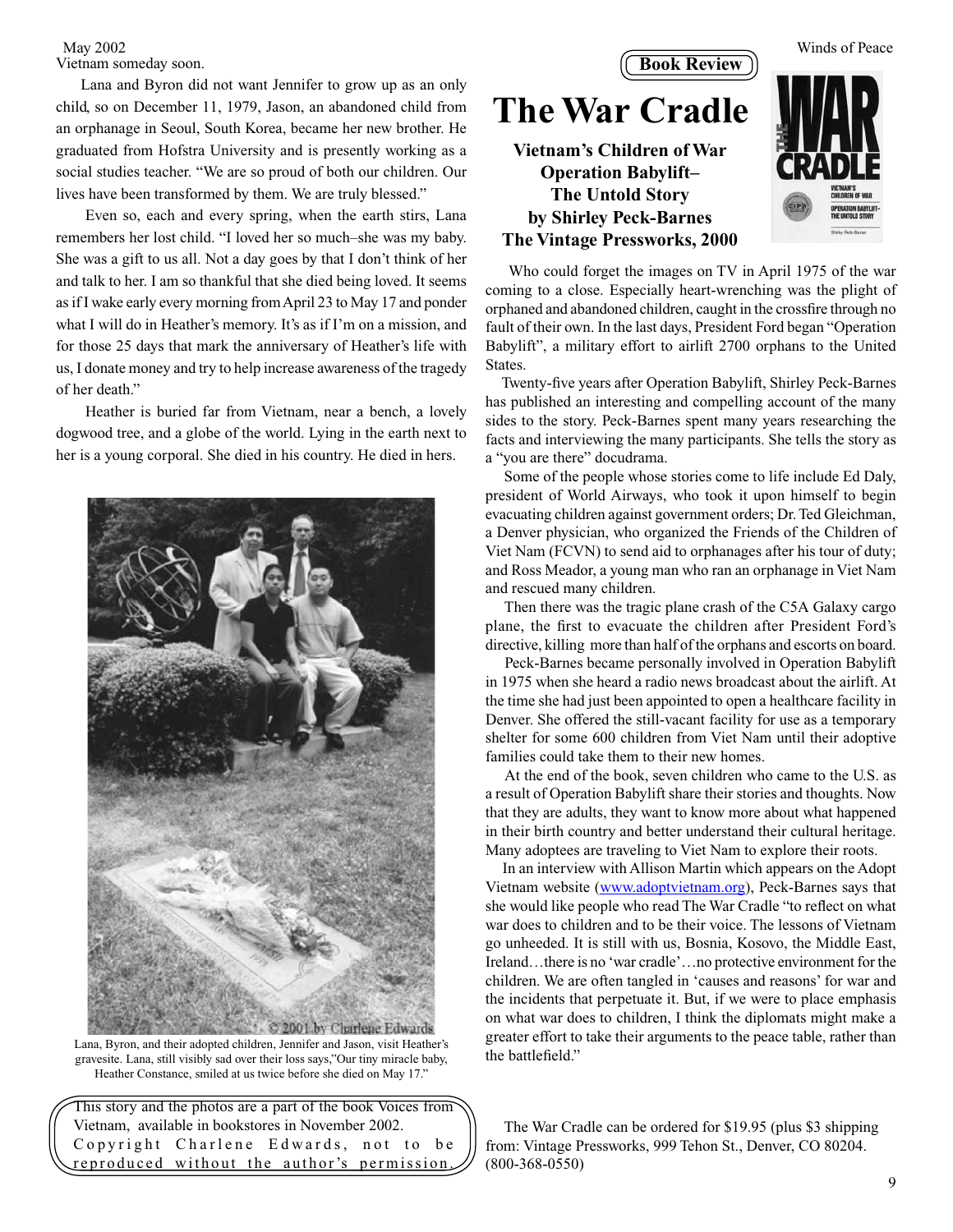### Winds of Peace May 2002 **New Resources for Adult Adoptees from Vietnam**

**By Joshua Woerthwein**

 My name is Joshua Woerthwein, and I'm a Vietnamese adoptee. I had the honor and pleasure of meeting several dozen other Vietnamese adoptees at two Vietnamese adoptee reunions that took place earlier, one in Baltimore, MD (April 2000), and one in Estes Park, CO (July 2000). During the Colorado reunion, the adoptees had a few discussions pertaining to future events, and we've taken the initiative to start out own nonprofit organization. We appreciate the effort that Holt International Children's Services, Tressler-Lutheran, FFAC, and FCVN (plus the countless other organizations that had their hands in the adoption process and are too numerous to list) gave in setting up the reunions in Baltimore and Estes Park, but it's time for the Vietnamese adoptees to be responsible for organizing future reunions, as well as other matters (and the Sisters in Colorado agreed!). It's an exciting time in our lives as we set out on this great endeavor, and together, we'll make it work!

 So, out of Colorado came the birth of VAN—the Vietnamese Adoptee Network. After several months of phone calls, online meetings, and finally, an international

business meeting in Chicago, IL, on 19 August 2000, VAN was "officially" founded. Two other organizations were present at the meeting and have played a great role in getting VAN up and running: AVI and Mam Non.

#### **What is VAN's mission?**

The Vietnamese Adoptee Network seeks to maximize the Vietnamese adoptee experience in a caring, supportive environment by networking them to other Vietnamese adoptees and community resources.

#### **How does VAN propose to achieve its mission?**

• To create and maintain a network of Vietnamese adoptees

• To build and foster connections with:

 • Those who affect our lives (by facilitating birth family searches and by collaborating with other Vietnamese adoptee resources)

- The greater Vietnamese community
- To share experience and support by:
	- Cultivating tolerance of individual and ethnic differences
	- Recognizing individual self-worth
	- Promoting understanding and awareness of our native culture
	- Nurturing the growth of other Vietnamese adoptee
- adolescents and adults, e.g. mentorship
- Organizing future reunions and motherland tours
- Serving as a resource to parents considering adoption, to

agencies who work with adoption, to social workers, and to the media, e.g. collecting and disseminating information relating to the adoption experience (Triad)

• To culturally enrich our community



 VAN's sister organization is AVI— Adopted Vietnamese International based in Sydney, Australia. Founded two years ago by Ms. Indigo Williams, the website (www.adoptedvietnamese.org) was officially launched on 30 April 2000, the anniversary of Operation Babylift. AVI's mission statement is as follows:

"The main aim of the organisation is to provide support, services, and friendship to individuals who are adopted from Vietnam and to bridge the separation from their birth country, family and culture. This is a cooperative and sharing organisation with community participation strongly encouraged."

 AVI and VAN have been working closely together since that international business meeting took place in August in Chicago.

 VAN has started a directory of Vietnamese adoptees; most of the members of the directory are adult adoptees who were at one or both reunions that took place this past year. But in order for us to achieve a solid network of Vietnamese

adoptees, we need to populate the directory with as many Vietnamese adoptees that want to be a part of it.

 Thanks to the efforts of Linh Lam and her organization, Mam Non (www.mamnon.org), several adult adoptees have met with parents of younger Vietnamese adoptees, and their parents have chosen to put them into the directory, too. Anyone in the Triad can be a part of the directory, for VAN wants the network to grow and flourish.

 If you have any additional questions about VAN, please contact me or Chris Brownlee, VAN's other co-director. And if you have any questions about AVI or Mam Non, please contact Indigo Williams (info@adoptedvietnamese.org) or Linh Lam (info@mamnon.org), respectively.

Joshua J Woerthwein

Co-Director, VAN—Vietnamese Adoptee Network E-mail: jawshoouh@earthlink.net

#### Chris Brownlee

Co-Director, VAN—Vietnamese Adoptee Network E-mail: ccbrownl@hotmail.com Website: www.van-online.org

To read Joshua Woerthwein's account of his first time back to Viet Nam since his adoption, visit www.comeunity.com/apr/babyliftjoshua.html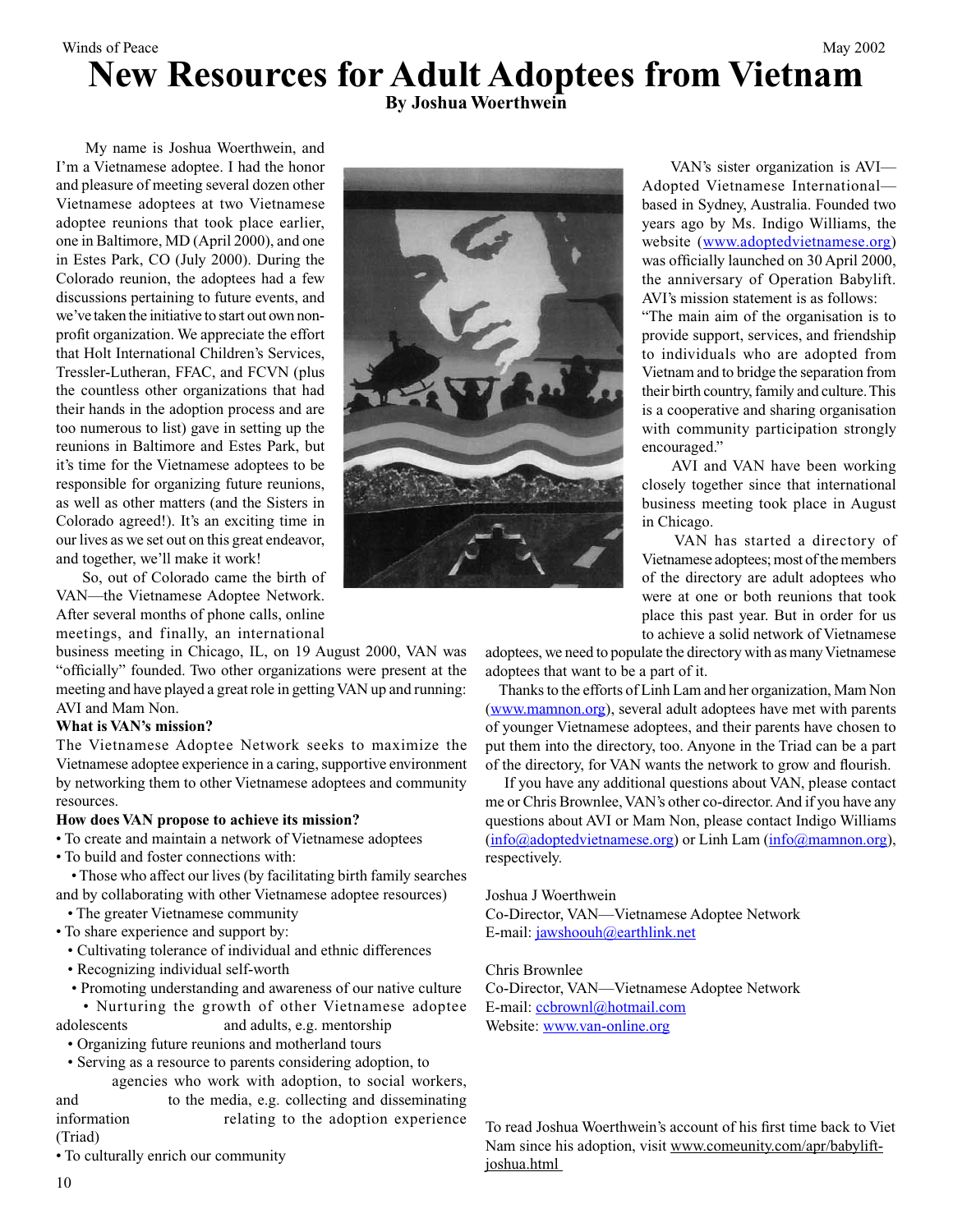### **A Path to Peace By Susan Blake**

 It's a steamy mid-October day when we pull to the side of a narrow country road. My friends, Mr. Phan Van Do, Mr. Nguyen Van Duc, Nancy Diehl, and I get out of our rented white 1980 Mercedes-Benz. We walk slowly up a narrow grassy path between two rice paddies. A two-story pagoda rises majestically, almost magically, from the red sand of the field before us. This is the My Lai Peace Park.

 The pagoda, a wide graceful pink roof supported by eight white pillars, invites us to take refuge from the blazing sun in its blissful shade. I climb the winding staircase and gaze at peaceful countryside–lush fields and swaying palm trees on three sides, a solemn cemetery on the fourth. But this memorial, immobile and insensate, depends on the memories of visitors to provide the context, and soon powerful images of tragedies, past and more recent, intrude. My reverie is shattered. Overwhelmed by sadness, I feel as though I am at a wake.

 It is very quiet here–the only sound comes from the shovels of two local men digging holes in the rocky sand. Their work today is not in preparation for the rituals of death, but instead for a tree planting ceremony so generously arranged for us by Mr. Do and Mike Boehm, the Project Coordinators of the My Lai Peace Park. I join the others and step into the inferno of the midday sun.



Susam Blake, Nancy Diehl, and Vietnamese friends plant bamboo at the My Lai Peace Park.

 We work together, an unlikely team, four serious, strong Vietnamese men, and two sweating middle-aged American women. In our struggle to plant the trees we all begin to laugh–the laughter uniting us in ways that words alone could not. In the solemn process of honoring the dead we discover ways to celebrate life.

 Our tasks complete we shake hands and say good-bye. Walking back down the path I feel a sense of lightness–new memories begin to take root in the rubble of the past. As the car pulls away, I see a farmer drive his cows across the paddies in the direction of our newly planted trees. It reminds me that the My Lai Peace Park is not just for tourists. It is an integral part of the community. As such, it brings the local people together, providing shelter from the sun or storms and a place to play or pray. And in this place they will surely be offered a chance, from time to time, to walk with other pilgrims along the path of closure and peace.

(I wrote this short essay after my third trip to Viet Nam in October 2001.)

## **Mother's Day Proclamation**

**penned in Boston by Julia Ward Howe, 1870 (Unknown to most Americans, Mother's Day was founded as a protest against the carnage from our Civil War.)**

Arise, then, women of this day! Arise all women who have hearts, Whether your baptism be that of water or of tears Say firmly: "We will not have great questions decided by irrelevant agencies, Our husbands shall not come to us reeking of carnage, For caresses and applause. Our sons shall not be taken from us to unlearn All that we have been able to teach them of charity, mercy and patience. We women of one country Will be too tender of those of another country To allow our sons to be trained to injure theirs. From the bosom of the devastated earth a voice goes up with Our own. It says, "Disarm, Disarm!" The sword of murder is not the balance of justice! Blood does not wipe out dishonor Nor violence indicate possession. As men have often forsaken the plow and the anvil at the summons of war, Let women now leave all that may be left of home For a great and earnest day of counsel. Let them meet first, as women, to bewail and commemorate the dead. Let them then solemnly take counsel with each other as to the means Whereby the great human family can live in peace, Each bearing after his own time the sacred impress, not of Caesar, But of God. In the name of womanhood and humanity, I earnestly ask That a general congress of women without limit of nationality May be appointed and held at some place deemed most convenient And at the earliest period consistent with its objects To promote the alliance of the different nationalities, The amicable settlement of international questions. The great and general interests of peace.



Photo fromQuiet Courage by Don Luce and Jacqui Chagnon.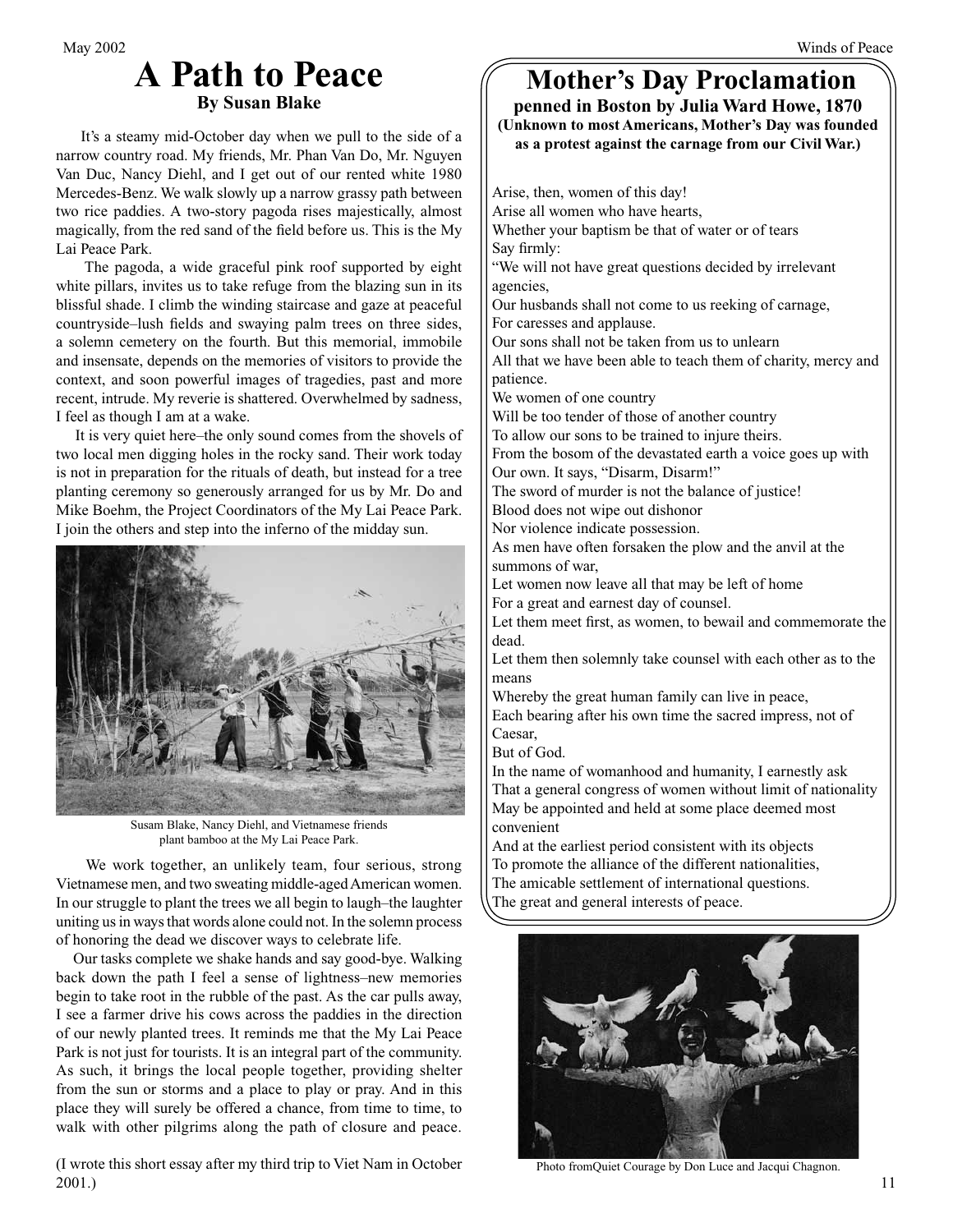## **Quiet Courage**

**By Don Luce\* and Jacqui Chagnon**

Published in 1974 as part of the Indochina Mobile Education Project

 This book of poetry was published with the intention of giving the American people new insight into the impact the American war was having on the people of Viet Nam. The poets in this book range from high school students, prisoners, and soldiers to Ho Chi Minh and classic Vietnamese poets like Nguyen Du. All of our wars trigger PR campaigns, more accurately called misinformation campaigns, by the Pentagon and State Department. The American war in Viet Nam was no different. This book humanized the people

of Viet Nam and helped to counteract the PR campaigns of our government.

The following two poems are from Quiet Courage, which we will soon be adding to our web site (www.mylaipeacepark.com).



**Please Give Me Back** By Hoang Minh Nhan

People have said a lot About the countryside In difficult and lofty phrases With feelings dark as night, As cryptic or bitter As the words of a lover betrayed.

But I would like now to say some simple things, simple as a field of rice or sweet potatoes, Or a silent early morning. Please let me breathe again the air of yesterday, Let children frolic in the sun With kites over bamboo bridges.

Just a narrow little space will be enough Four rows of bamboo trees around it; And leave a little space for an entrance, A place for a girl and boy to tell the story of the moon, For old women with babies to gather and chatter.

Please give me back these things I've mentioned-A story as simple As a bird's unbroken song, As a mother, as a baby As the life of long ago the poets used to tell...

\* "Dear Mike,

 I'm glad you can put Quiet Courage on your Internet web site for people to read. Please go ahead. I don't know of anyone else you need permission from.

 An interesting story about the book is that my home, with all the books there, was firebombed soon after publication. So the ones I have are water and smoke damaged. I hope you have a good one to work from.

Best regards, Don Luce

**The Rice of our Village**

By Tran Dang Khoa, Age 12 Hai Hung Village

The rice of our village Tastes of the silt Of the river Kinh Thay. It smells of the lotus In the overflowing pond. It murmurs the sweet song Sung by Mother.

In every grain of rice of our village There is the typhoon of July, And the rain of March. There is the scorching heat of June, When one's back is wet with sweat, And the water so hot that stickleback die. Unable to stand the heat, the crabs crawl out on the paddy dykes.

Oh those years when American bombs Were rained on our roof; When soldiers left for the frontline, and the shell-cases were bright-yellow Like the ripening rice; When harvest time came, And the smell of cooked rice filled the trenches with fragrance.

Every grain of rice of our village Embodies your efforts, friends You fought against drought in the morning, Scooping water until your scoop broke. You rid the rice of pests and insects, Standing in the fields under the noon sun, And carried load after load of manure Late in the afternoon.

I eat that rice And feel infused with strength And happiness. Each grain is a grain of gold.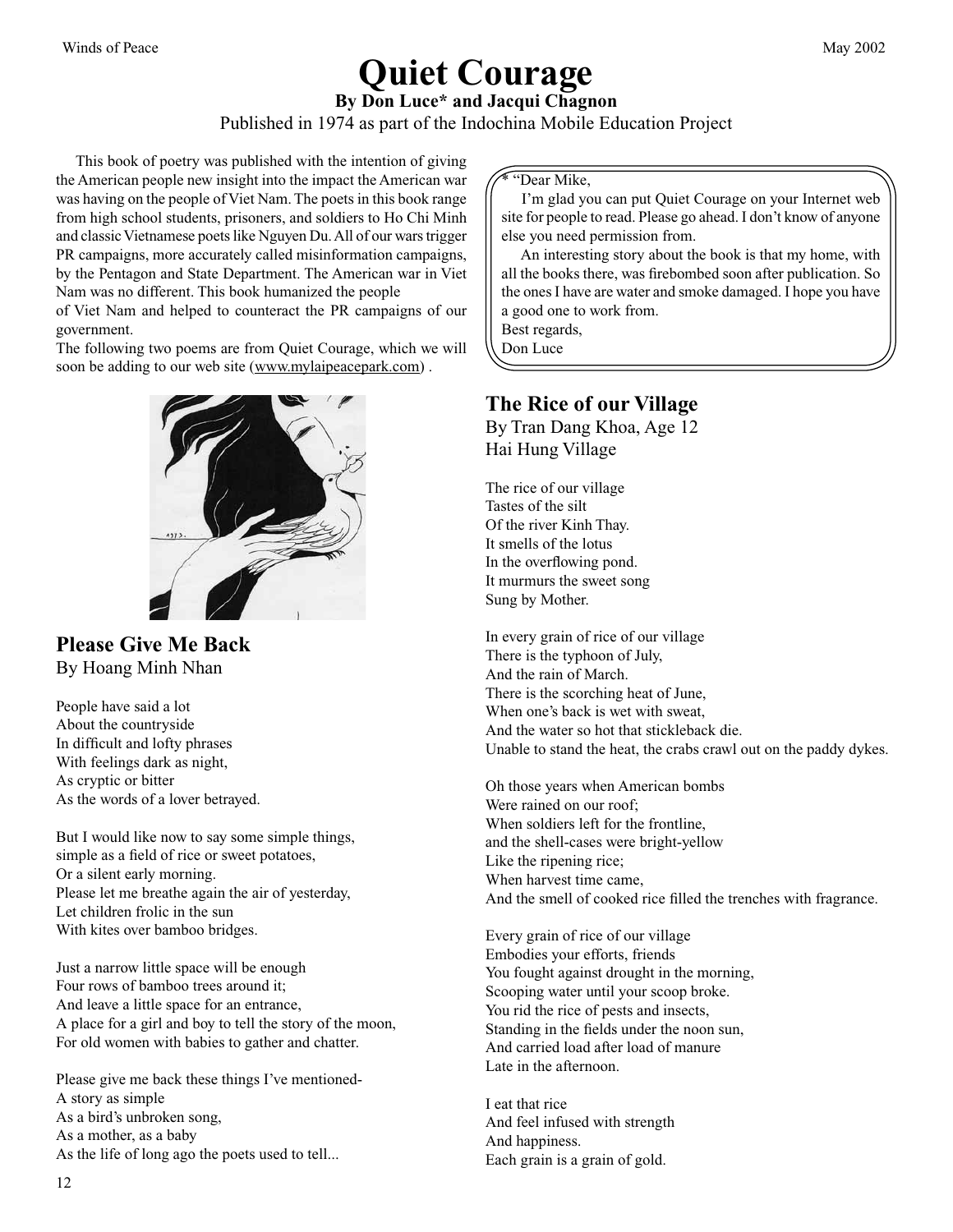### **Letters**

#### **In keeping with this newsletter's purpose to educate and promote discussion, we will print not only letters which support our work, but also letters critical of this work. We request that all letters be signed by the writer.**

#### Dear Editor,

 My name is Ronald L. "Scotty" Scott. I was with C-1-20 11th Light Infantry, Americal Division, from April 1968 until October 1969. The My Lai incident happened on March  $16<sup>th</sup>$ , just before I went to the Company. Yes, I was in Lt. William Calley's platoon. First I have to tell you I was with C Company for 7 months, and I never heard anything about My Lai. I am not saying what happened was right or wrong, only that I knew the people that were there.

 When I got hurt in October 1968, it was in My Lai. We were in the My Lai area on Oct. 7, 1968. I was on point when a RPG rocket was fired over my head, and I was injured from the blast. My left ear was damaged, and I was taken out of the field and never had to return after that.

 I heard about the Massacre in Dec. 1969 when Lt. Calley was brought up on charges. I was watching TV, and I was shocked when I realized what was happening. After the news broke, I couldn't believe myself that nobody said anything while I was in the unit. I didn't know what to think about the massacre. My first thought was this had to be a mistake. As the information came out, I still couldn't believe it. I think this is one of the reasons I went into a shell along with my service in Vietnam and didn't want to talk about it for many years until I started to get help for my PTSD.

 My feelings changed about the Vietnam War after doing research and finding out that our government didn't care if we won or lost the war and because of the men the government left behind. I lost faith in our government completely.

 The Vietnam War changed us so much, and we never received the help we needed when we came back. I am never going to be free of the war, but I don't blame the people of Vietnam, North or South. I feel just as bad for them as I do for all the young women and men that went there, only to come back to a country that gave up on us. We were there when our country needed us, so now we have to fight again to get the help that we need and deserve.

 I have read all the past newsletters, Winds of Peace, and I have to tell you I am very impressed. I think Mike and everyone that is involved with this project is doing a wonderful job. Keep up the good work. Building the Peace Park at My Lai is a great healing device for the people of Vietnam, as is the Vietnam Memorial in Washington. We all need to heal and to move ahead. Building schools so the children can get an education is a good way for them to learn from our mistakes. Children all over the world should have the right to learn. The Winds of Peace, I think, are on the right path.

 As Vietnam Veterans, it has been a long road of healing, and I am sure it has been that way for the people of Vietnam too. I only hope that in the years ahead we can all find some peace and be at peace with everyone. The Vietnam War was a long and difficult war. So many people suffered and still do to this day. No excuse, just fact. So, in closing, I hope the very best for Winds of Peace and may all your dreams for these projects have a happy ending.

Thank you for your time, God bless,

Scotty



Children selling gum and quail eggs at My Khe Beach.

#### Hi,

My name is Linh Nguyen. I'm a Vietnamese girl, living in Germany. I'm very interested in Vietnamese nom. And I wanted to ask you whether you know where I can learn it or whether

you know how to write "Nhu Y" in Vietnamese nom. I was never in Vietnam, but I really wish to visit it one time. I have got no father; he died when I was 4 years old. His biggest wish was to learn nom, too. He was always proud of his country.

Now I want to fullfill his dream.

I really hope that you could help me. Thanx a lot for spending your time for reading my Email.

Bye,

#### Linh Nguyen

My name's **Artem Sheinin. I'm a Russian TV-journalist**. I found your e-mail at one of the sites connected with My Lai case. The reason I'm interested in it is that to me it has a lot of similarity with a case which is being actively discussed in Russia in connection with Chechen war. Colonel Budanov strangled 18-y.o. Chechen girl. He admitted the killing, but says he thought that she was a sniper who killed several of his soldiers. He became a hero of many people; they think he should be released and call him a hero. Others consider him a criminal, but find it hard to judge him because of the cruelty of war.

 As far as I know, Lieutenant William Calley of US Army was sentenced to life imprisonment, but just 3 days later President Nixon intervened, and he was released. I couldn't find any details about why Nixon decided this. How did he explain it to the public, if he did at all? What was general public reaction?

 I'll be very grateful to you if you'd advise me any sites where I could find out more about it. Thank you anyway, best regards, Artem Sheinin.

ORT (Russian Public TV)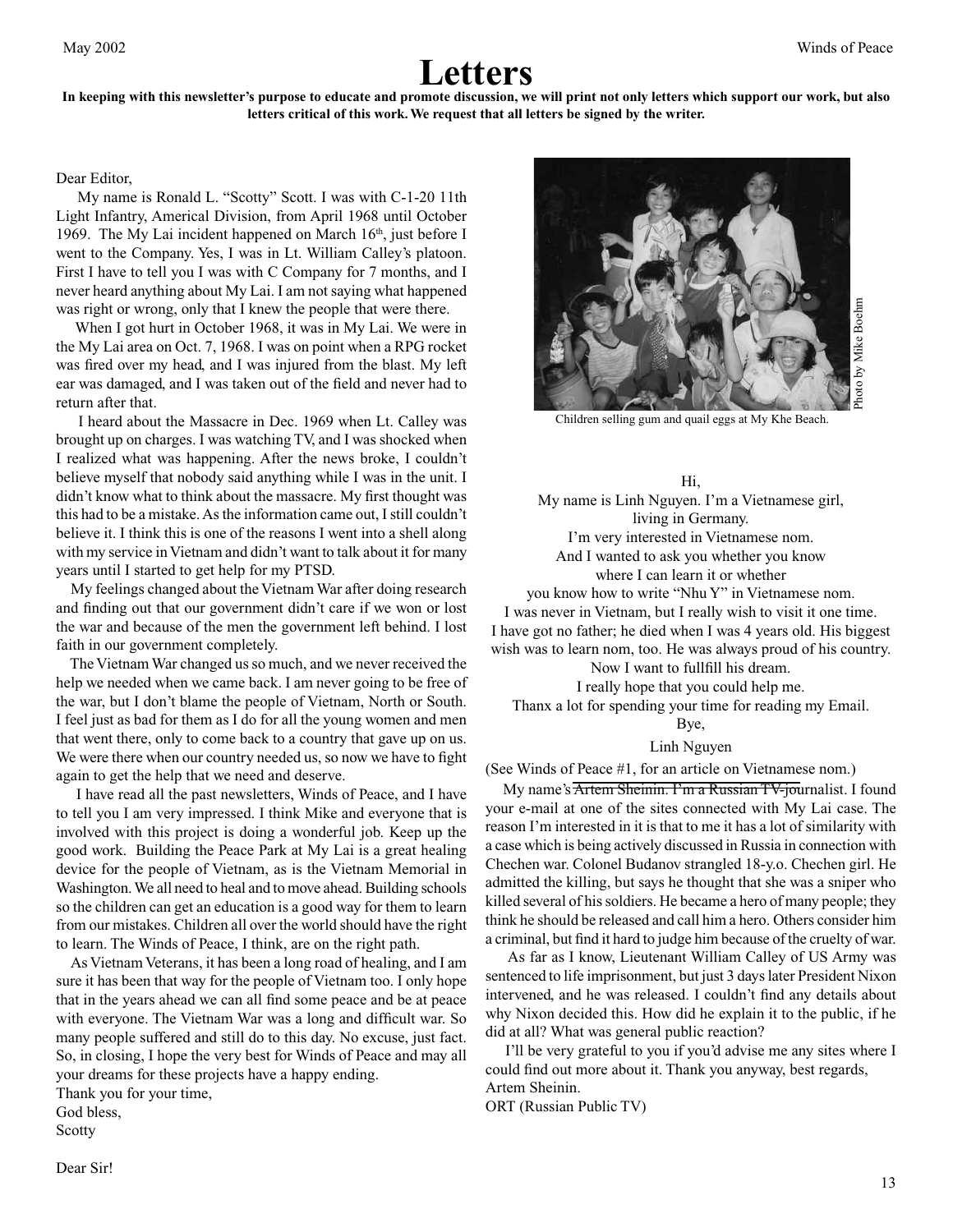## **More Letters**

Dear Mike,

 That morning (September 11) I was at work. The T.V. was on, and CNN was broadcasting the news of the "twin tower and Pentagon attacks." A fellow employee walked up to me and asked what was going on. After a brief discussion she asked me why would anyone do such a thing? I told her that we were hated (underlined) by a lot (underlined) of people in the world , for some of the things you mentioned in your article, by coincidence. So I guess we're on the same page, so to speak.

 But what I really agree with is what has been said over and over again by this, that, and the other talking heads/experts from such and such smart tank stating that our "forcing our culture on the rest of the world" is what is truly detested, resented (and American troops on Holy Saudi Arabian soil...). You know what I'm talking about, Mike. Our obsessively greedy, self-centered, hedonistic way of life.

 The McDonaldization, the Disneyifornication, laugh, laugh, laugh, party, party, party. America is seen as one big, fat, sweaty smelly, smutty orgy of hedonistic decadence. All this shit is just kinda boring to me. What I deplore is the mindlessness of it all, the aimlessness of it. Like we're stuck in a "time loop" of a constant, never ending attempt to satisfy sensual desires. Just gotta be happy all the goddamned time. Pathetic!

 You know I don't need to cite examples: The "Mall". The mom/ mini-van with the "My son/daughter is on the honor roll" bumper sticker, full of kids, running red lights on her way to wherever. And retired folks, with their savings invested in Prison Industries, Inc., thanks to draconian drug laws that lock up their grandchildren because these kids look at their parents, who set the example: "I don't give a damn about anything except ME", so these kids have no hope and escape via "illegal drugs."

 This is why I'm grateful to you and Madison Quakers for giving me the opportunity to do something, anything constructive with, what else, my money. What else do I have? Nothing, really. A conscience, a sense of responsibility, duty, a bit of compassion? Yeah, and I don't mind saying so.

Thanks.

Sincerely,

John

Western Washington State

P.S. Sorry about the "rambling on" bits, but, to me, it's the "Big Picture" view that helps me make some sense of Sept. 11.





# Photo by Mike Boehm Photo by Mike Boehm

#### Dear Mike,

 Just received the latest issue. As usual I couldn't wait to begin to read it. Your stories of peace, hope, reconciliation and forgiveness contrasted with those of the devastations caused by war to the individuals and to the land on which they live are both inspirational and heart-wrenching. I have one little story to tell you which is a reflection upon how one's feelings about war can change over time.

 In the early 1970s, Wicky and I became friends (and still are today) with a couple our age whose experience with war was totally different than mine. I was a conscientious objector doing alternative service, and he was a returning helicopter pilot from Viet Nam. He has only talked briefly about what happened in VN, but it appears from what he has told us, he could be described as a true war hero, for he was apparently shot down 11 times and rescued 7 times in helping to evacuate his buddies and often volunteered for this type of duty. We became friends mainly through our wives and children.

 There have been many times during our get-togethers over the years where our differences about war have made it very difficult for us to be together in one another's presence. Shortly after the Sept. 11 event, we met at a restaurant and did our best to not discuss too much what had recently happened, for it was all too overwhelming for all of us. Towards the end of the evening, my friend, out of the clear blue sky, stated that if Harry Truman had only listened to the pleas for help from Ho Chi Minh to unite his country, then the war in Viet Nam never would have happened.

 I was not startled by this comment, but rather surprised and caught unawares. I thought his comment did not require a reply but only an acknowledgment. It is truly sad that each generation needs to relearn the awful truth about war. Ken Woerthwein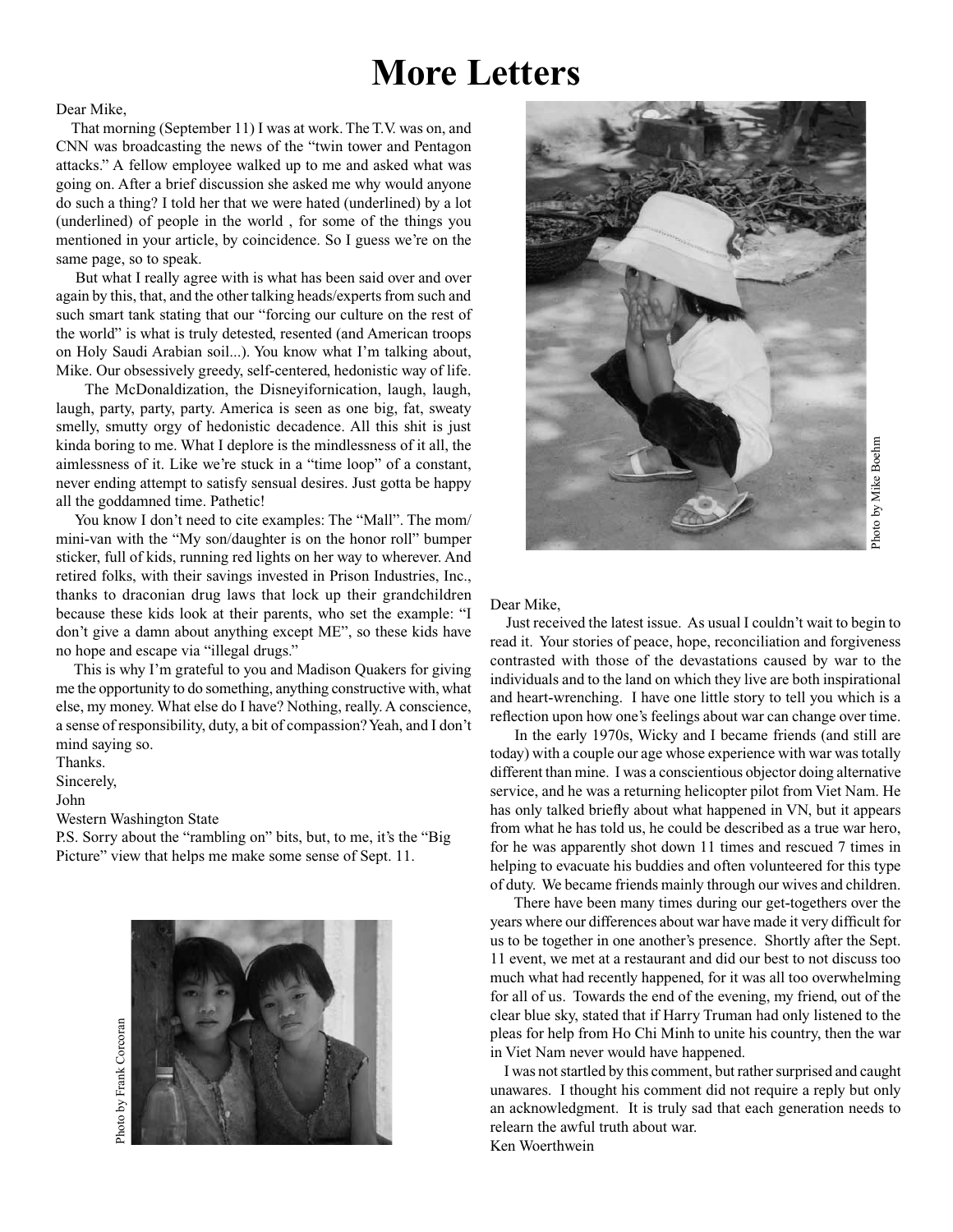### **Beer report By Glenn M. Clark**

 Just a short report to tell everyone about my annual trip to the Blessing of the Bock in Milwaukee. This year John Zutz offered to cut off his pony tail if the donations in the can on my table reached \$300.

 Needless to say there was no problem in reaching that amount. People were pooling their money and bringing it to the table. People were running through the crowd begging. John's father even threw in \$50!

 A nice buxom woman from the crowd volunteered to cut John's hair. When she got started, people saw that John was shaving his head not just cutting off the pony tail. A shout went up from the crowd that they were getting more than their money's worth, so the can was again passed through the crowd with much money being stuffed in.

> The final count—\$508.87 Donation can \$88.00 Greeting cards \$596.87 Total from display table

In Peace...Glenn M Clark

**Winds of Peace Newsletter for Madison Friends Projects in Viet Nam Mike Boehm, Project Co-ordinator Phan Van Do, Project Assistant in Viet Nam Terri Smith, Newsletter Design** "The people of Viet Nam are looking forward to the winds of peace blowing from America." Please send letters, questions, or written contributions to: **Winds of Peace c/o Mike Boehm** 2312 E. Johnson St., Madison,WI 53704 **Phone:** 608-244-9505 **Fax:** 608-255-1800 **e-mail:** vapp@igc.org Visit our web site on the Internet at: **www.mylaipeacepark.com**



First the ponytail...



...then the rest!

| I/we would like to support Madison Quakers Projects in Viet Nam!<br>Optional–Please earmark my donation for: |                                                                                                                                                                                                                                                  |
|--------------------------------------------------------------------------------------------------------------|--------------------------------------------------------------------------------------------------------------------------------------------------------------------------------------------------------------------------------------------------|
| Loan funds                                                                                                   | Ethnic minority projects                                                                                                                                                                                                                         |
| My Lai Peace Park                                                                                            | Vietnamese-American Peace Park                                                                                                                                                                                                                   |
| My Lai Schools                                                                                               | <b>Sisters Meeting Sisters</b>                                                                                                                                                                                                                   |
| Make checks payable to:<br><b>Madison Friends Meeting</b>                                                    | Name and the contract of the contract of the contract of the contract of the contract of the contract of the contract of the contract of the contract of the contract of the contract of the contract of the contract of the c                   |
| 1704 Roberts Court<br>Madison Wi 53711-2029                                                                  | Address and the contract of the contract of the contract of the contract of the contract of the contract of the contract of the contract of the contract of the contract of the contract of the contract of the contract of th                   |
|                                                                                                              | City                                                                                                                                                                                                                                             |
| Please specify Projects in Viet Nam, or one of the options                                                   |                                                                                                                                                                                                                                                  |
| on your check. Donations are tax deductible.                                                                 | $\mathsf{Zip}$<br>State in the state of the state of the state of the state of the state of the state of the state of the state of the state of the state of the state of the state of the state of the state of the state of the state of the s |
| Thank you for your generosity.                                                                               |                                                                                                                                                                                                                                                  |